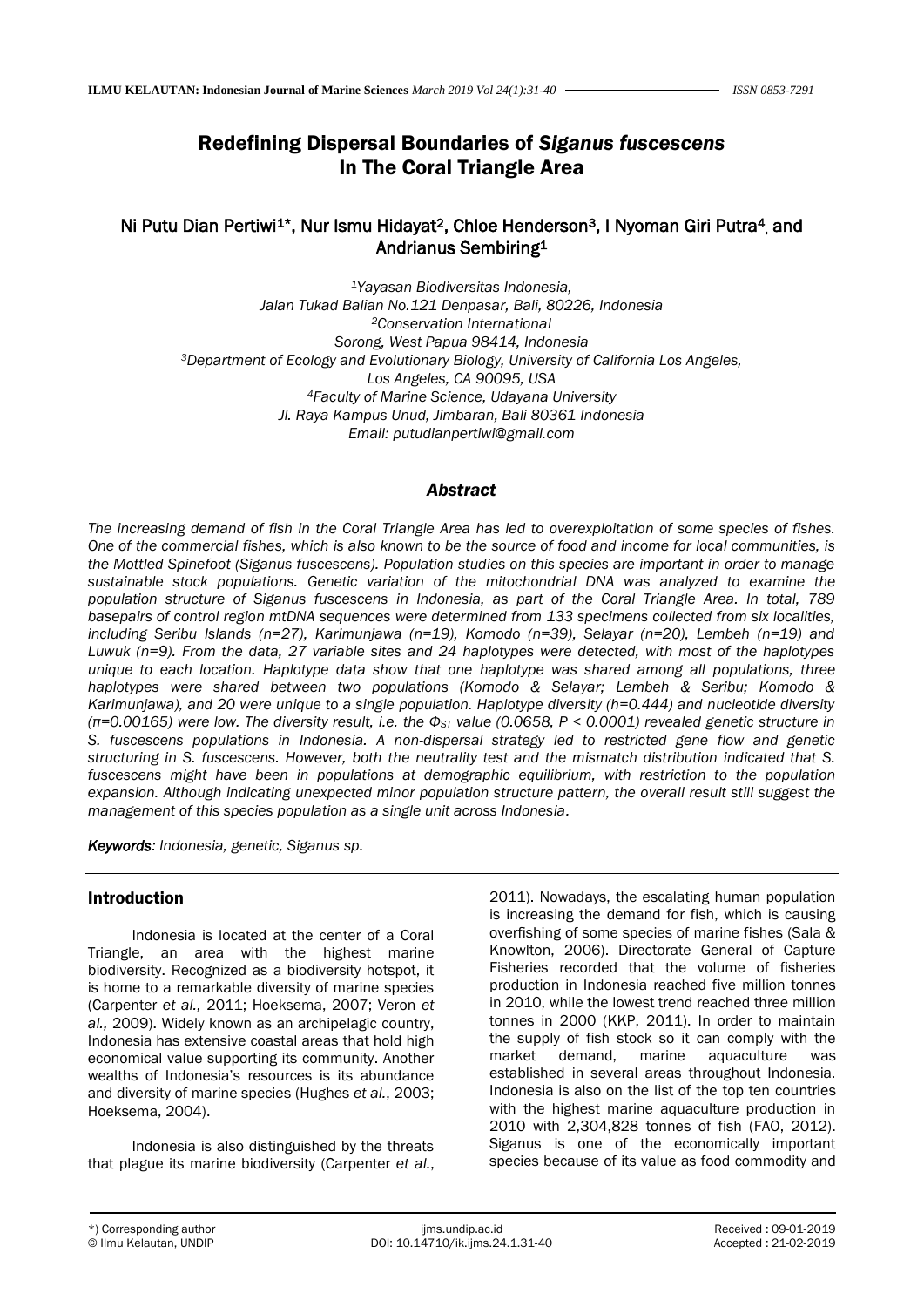aquarium fish (Lam, 1974; Ayson *et al.*, 2002; Kuriiwa *et al.*, 2007). Several Siganus species have been reported as being overfished in the Philippines, including *Siganus canaliculatus, Siganus spinus, Siganus argenteus* (Soliman *et al.*, 2009) and *Siganus fuscescens* (Ravago-Gotanco & Juinio-Mendez, 2010). However, information based on a genetic study is still lacking on Siganus *sp.*  population stock in Indonesia. This research aims to study the population structure of *Siganus fuscescens* in order to manage sustainable stock populations in Indonesia.

### MATERIALS AND METHODS

#### *Sample collection and Laboratory process*

During this research, specimen of *Siganus fuscescens* species were collected from fish markets from six locations, including Seribu Islands (Jakarta) (n=27), Karimunjawa (Central Java) (n=19), Komodo (East Nusa Tenggara) (n=39), Selayar (South Sulawesi) (n=20), Luwuk (Central Sulawesi) (n=9) and Lembeh (North Sulawesi) (n=19) (Figure1).

Samples were collected from muscle tissue or pectoral fin clip and preserved in 95% ethanol. Each sample were morphologically identified as described by Woodland (1990). DNA was extracted using 10%

chelex solution (Walsh *et al.*, 1991). A fragment of control region mitochondrial DNA (mtDNA) was amplified via Polymerase Chain Reaction (PCR) using *S. fucescens*-specific primers 14F 5'- CTCCCAAAGCTAGGATTCT-3' and 14R CTTAACATCTTCAGTGTTATGC-3' (Oh *et al.*, 2007). The PCR reaction was carried out in 25 µL volumes, using 1 µL of template. Each reaction included 2,5 µL 10x PCR buffer (Applied Biosystems), 2.5 µL 10 mM dNTPs, 1.25 µL of each primer at 10 mM, 2 µL 25 mM MgCl2 solution, 0.125 µL AmplyTaq Red™ (Applied Biosystems), 1 µL 1x BSA and 13.5 µL ddH2O. The thermocycling profile included an initial denaturation of 94°C for 15s, 38 cycles of 94°C for 30s, 50°C for 30s, and 72°C for 45s, with a final extension of 72°C for 5 min. PCR reactions were checked on 1% agarose gels stained with ethidium bromide and then sequenced, applying the PCR primers as sequencing primers.

#### *Population genetics analysis*

Sequences were edited and aligned using the CLUSTALW algorithm in MEGA5.05 (Tamura *et al*., 2011). Phylogenetic analysis of *S. fuscescens*, *S. canaliculatus,* and *S. argenteus* (accession numbers: GU929566-GU929669, GU929670- GU929673, and GU929674-GU929676, respectively) sequences was performed to further confirm that no sampling errors were made.



Figure 1. Area of sampling locations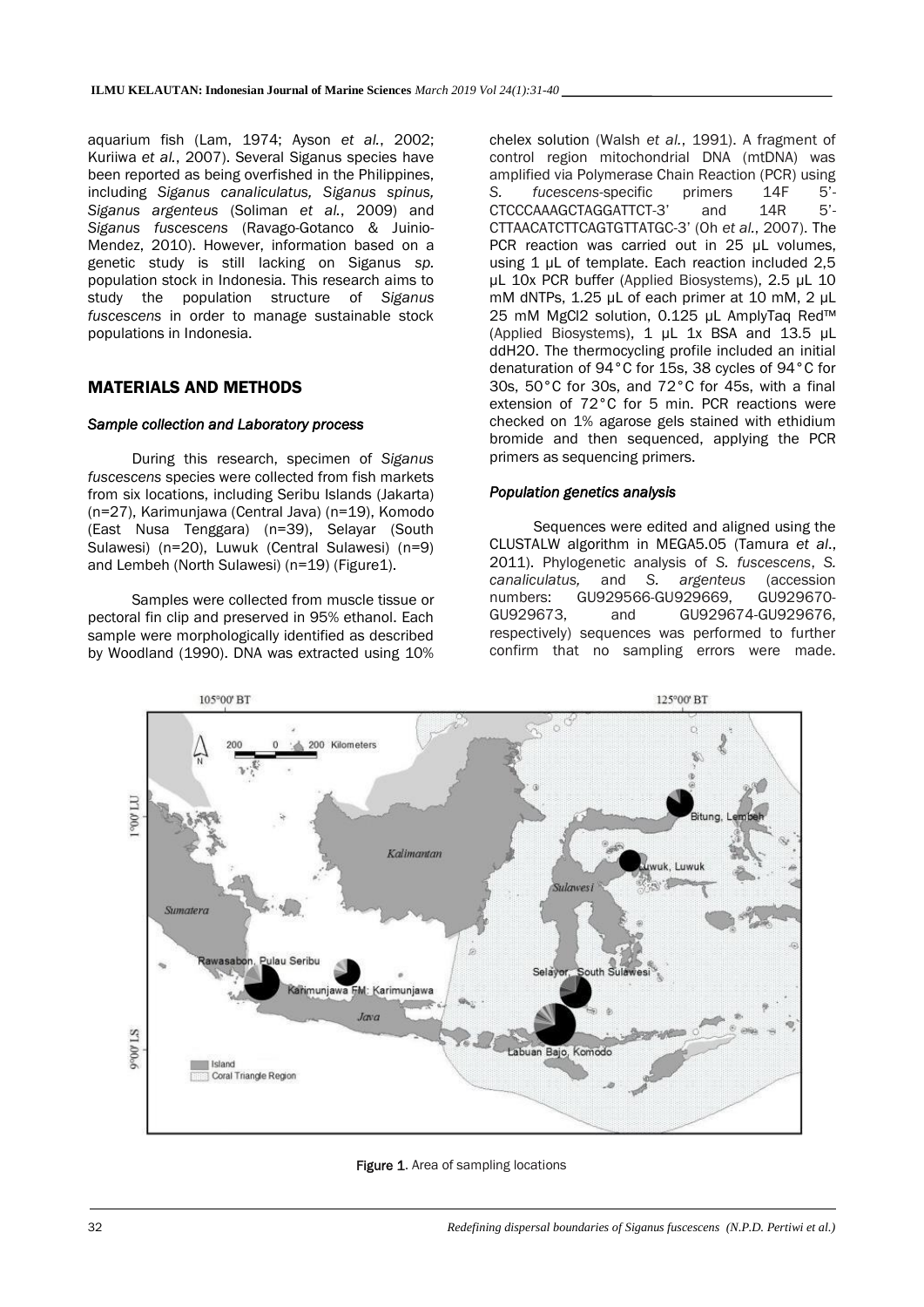Mitochondrial control region data of *S. fuscescens* were generated from Genbank (GU929566- GU929669) and used to confirm clades with the previous *S. fuscescens* populations study (Ravago-Gotanco & Juinio-Mendez, 2010). Neighbor-joining (NJ) analysis using MEGA5.05 was initially performed to confirm clades, followed by Bayesian analysis using BEAST v1.7.5 (Drummond *et al.*, 2013). Boostrapping was performed to test the robustness of the resulting tree in NJ tree (Falsenstain, 1985), while Bayesian Information Criterion (BIC) using JmodelTest 0.1.1 (Guindon & Gascuel, 2003; Posada, 2008) was used to determine model parameters. Bayesian analysis was run for 10<sup>7</sup> generations. The posterior probability estimates from 10,000 tree with a burn-in of 1,000 trees.

Population analyses were conducted only using samples collected from Indonesia. Genetic diversity including the number of haplotypes, haplotype diversity (*h*, Nei, 1987), and nucleotide diversity (*p*, Nei & Li, 1979) were calculated using DnaSP 5.1 (Librado & Rozas, 2009) and Arlequin ver.3.5 (Excoffier & Lischer, 2010). The relationships between haplotypes were calculated using HaploView (Barrett *et al.*, 2005), while the spatial distribution were visualized in the map as pie chart.

Population structure indicated by Φ-statistics and pairwise  $\Phi_{ST}$  were calculated by Arlequin, and corrected using false discovery rate (FDR) control (Benjamini & Hochberg, 1995). Regional population genetic structure was examined using analysis of molecular variance (AMOVA) (Weir & Cockerham, 1984; Excoffier *et al.*, 1992; Weir 1996), while population size equilibrium were test using Tajima's D (Tajima, 1989) and mismatch distribution (Li, 1977; Harpending, 1994). The mismatch Harpending, 1994). The mismatch distribution were test using sum of squares deviation (SSD) and Harpending's raggedness index (Schneider & Excoffier, 1999).

# Results and Discussion

A total of 133 individuals identified as *Siganus fuscescens* were collected and analyses using mitochondrial control region DNA, yielding 24 haplotypes (Genebank accession numbers KU365295-KU365318). The length of each sequence were 812 base pairs (bp) consists of 786 homologous sites, two insertions/deletions (indels), and 27 variable sites.

Several reports based on nuclear sequences indicated hybridization between *S. fuscescens* and *S. canaliculatus*, two species of Siganus species that has similar morphology (Lam, 1974; Kuriiwa *et al,*, 2007). To avoid miss-identification of these two species, GenBank sequences were used as a comparison. Genetic identification using GenBank data confirms that samples on this study were on the same clade as clade A (Figure 2) in comparison with the results of the previous research conducted by Ravago-Gotanco & Juinio-Mendez (2010).

Clade A was reported to be widely distributed across the Coral Triangle, while clade B is restricted to the northwest Pacific, and clade C within the southwest Pacific (Borsa *et al.,* 2007). The phylogenetic tree confirms that all of the samples collected from the Indonesia regions belong to *S. fuscescens* clade A.

The *S. fuscescens* mtDNA control region data set consists of 24 haplotypes that are shared or unique to each of the locations, including a single haplotype that is shared among all populations, three haplotypes that are shared between two populations (Komodo & Selayar; Lembeh & Seribu; Komodo & Karimunjawa), and 20 haplotypes that are unique to a single population (Figure 3). Haplotype distribution within each of geographical sites is indicated in Figure 3a. The minimumspanning tree concordant with the phylogenetic tree indicated that all haplotypes are nested into one clade with one dominant haplotype, followed by unique haplotypes or shared haplotypes between two populations. The circles size within Figure 3b is proportionally to the frequency of occurrence of each of the haplotypes, with each haplotypes are separated by one mutational step.

Geographical distance limits genetic differences between populations, acting as oceanic barriers that separate habitats. Numerous publications have reported that genetic structure is found in some species due to large geographical distances, including a blennioid fish, *Axoclinus nigricaudus* (Riginos & Nachman, 2001), temperate seagrass, *Zostera marina* (Hammerli & Reusch, 2003) and a giant clam, *Tridacna crocea* (DeBoer *et al.,* 2008). However, it appears that geographical distance does not limit the genetic structure in *S. fuscescens* populations within this study, which is indicated by the high level of gene flow in *S. fuscescens* populations in the central part of Indonesia (Figure 3). High indication of gene flow is shown by a large percentage of shared haplotypes between populations. A single panmictic population is probably common in this area, which was documented by Lourie *et al.* (2009) using three different species of seahorse (*Hippocampus barbouri, H. kuda,* and *H. spinosissimus*), coral reef fish, *Caesio cunning* (Ackiss *et al*., 2013), blue starfish, *Linckia laevigata* and gastropod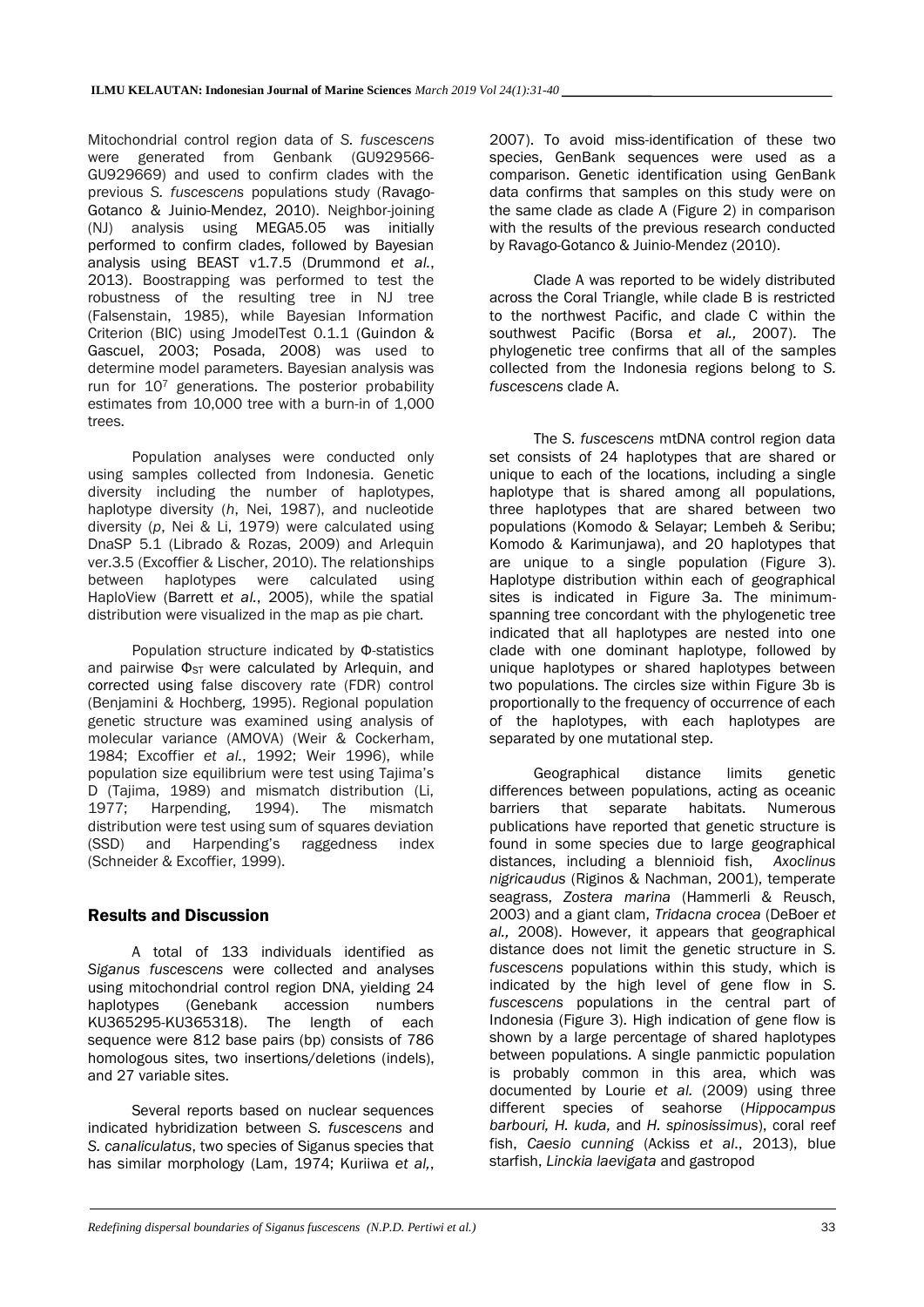

Figure 2. Phylogenetic tree of 24 *Siganus fuscescens* mtDNA control region haplotypes from Indonesia in comparison with GenBank sequences and *Siganus argenteus* sequences as outgroup. Node value indicated in bold (bootstrap replicates) and (parentheses) Bayesian posterior probability.

ectoparasite, *Thyca crystalline* (Kochzius *et al.*, 2009), the seastar, *Protoreaster nodosus* (Crandall *et al.*, 2008) and the boring giant clam, *Tridacna crocea* (DeBoer *et al*., 2008).

Despite the finding of highly shared haplotypes, the result also shows unique haplotypes in each locality (Figure 3a), which may be caused by the isolation of these haplotypes within a single population due to limited dispersal ability and the effect of ocean currents. The adults of *S. fuscescens* probably travel over a short distance as indicated by a short home range and territory that is usually less than three kilometers (Green *et al*., 2015). Despite the limited dispersal potential of individual adults, long distance dispersal potentially occurred at the larval stages (Shanks, 2009). Although pelagic larval duration (PLD) of this species is not known, the

sibling species, *S. Canaliculatus,* is exposed to three weeks planktonic larval periods (Hasse & Madraisau, 1977). The long pelagic larval period potentially facilitated a long dispersal distance of a species (Shanks *et al*., 2003). Dispersal can also be affected by ocean currents (Nakajima *et al*., 2014; Raynal *et al.*, 2014; Lo *et al*., 2014). The immense passage of water conveyed by the Indonesian Throughflow (ITF), which moves water from the Pacific to Indian Oceans, can facilitate connectivity and enhance lineage mixing between sites, reflected by no obvious differentiation in central Indonesia (Lind *et al*., 2012; Timm *et al*., 2012).

It is also notable that a higher gene flow among geographical population was associated with major ocean currents (Imron *et al*., 2007). Connectivity shown by the population of *S.*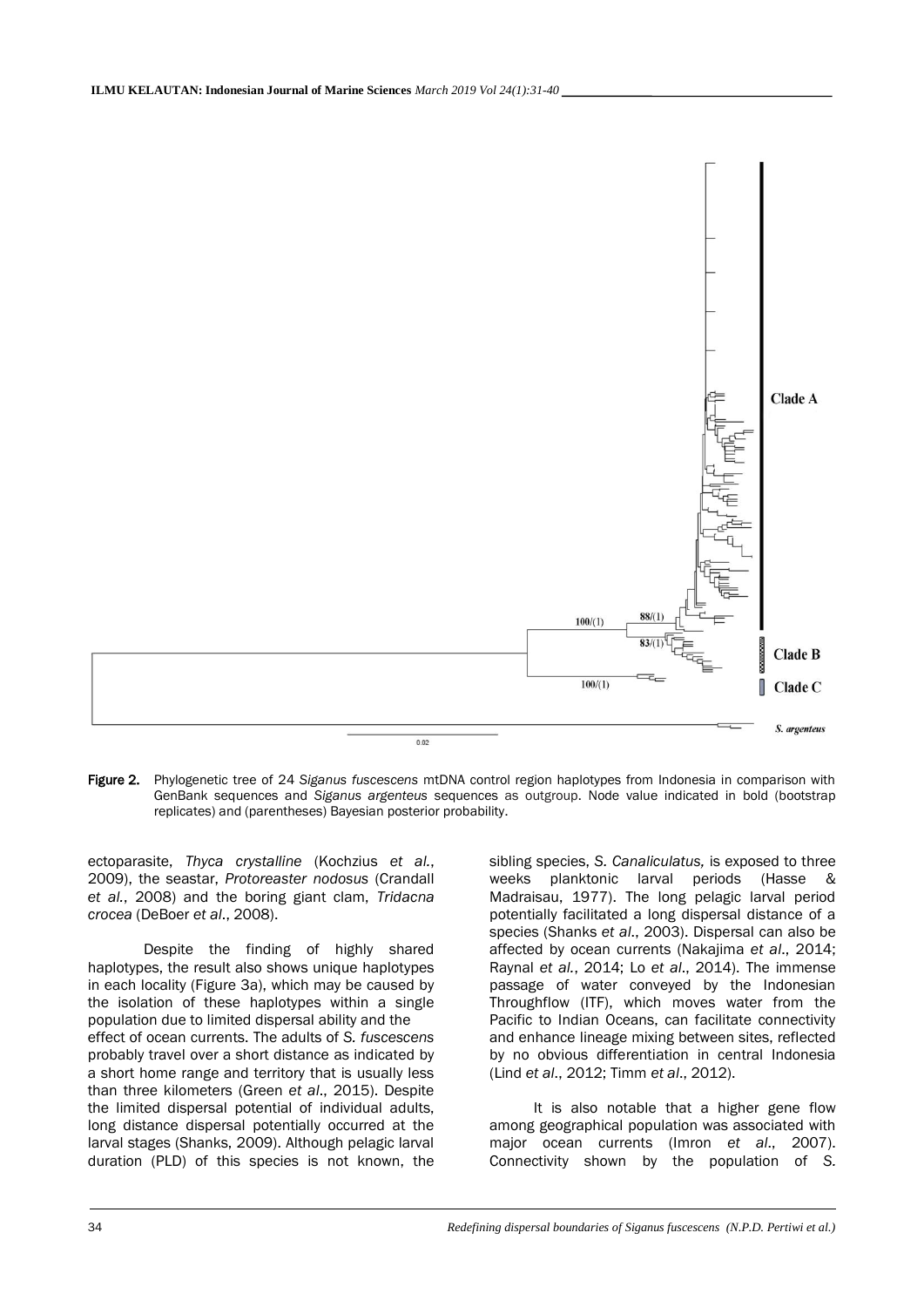*fuscescens* in Sulawesi (Luwuk, Lembeh, Selayar) and Komodo seemingly follows the ITF pattern. Similar patterns were also found in other fish species such as coral reef fish, *Caesio cunning* (Ackiss *et al*., 2013), the false clown anemonefish, *Amphiprion ocellaris* (Timm *et al*., 2012), and the humbug damselfish *Dascyllus aruanus* (Raynal *et al*., 2014). Meanwhile, connectivity between populations in Java (Seribu and Karimunjawa) and populations in the east (Sulawesi and Komodo) are probably maintained by seasonality reversing current (SRC). Although previous research could not find any relations between a genetic pattern and seasonal current in Sunda shelf (Nelson *et al.*, 2000), this result indicated that the SRC may play an important role in the dispersal of *S. fuscescens*.

In addition, haplotype diversity (*h*) and nucleotide diversity (π) for all populations were indicated as low diversity with the value of *h* = 0.4659 and π = 0.00165, respectively. Low levels of nucleotide diversity might be a signal of recent population expansion (Rohfritsch & Borsa, 2005). The number of haplotypes, haplotype diversity, and an estimate of nucleotide diversity for each site are presented in Table 1.

Meanwhile, the Φ-statistic value of AMOVA analyses (0.0658, p<0.0001) revealed the genetic structure in *S. fuscescens* population in Indonesia, which is signaled by significant genetic differences in populations on Seribu Islands compared to other populations, including Komodo and Selayar. Significant pairwise  $\Phi_{ST}$  values were indicated in the Table 2. This result also shows the significant genetic differentiation of two out of 15 population comparisons.

The genetic difference result was not concordant with the hypothesis of the Sunda Shelf Barrier, which is believed to be a geographical genetic break that separates the western and eastern parts of Indonesia. Other significant genetic pairwise differences between distinguishable<br>populations also indicate the same result. populations also indicate the Meanwhile, several unique haplotypes revealed in this study may be caused by local isolation due to the effect of sea level rise during Pleistocene glacial events (Carpenter *et al.*, 2011). This phenomenon led to localized extinction and recolonization of Siganus *sp.* populations associated with algal and seagrass meadows in shallow and sheltered reef flats (Woodland, 1990).

The historical demography was analyzed using Tajima's D test and mismatch distribution. The Tajima's D value was significantly negative (p<0.05) for three out of six populations, suggesting an excess of low-frequency haplotypes relative to that expected under mutation-drift equilibrium. Most likely, this indicates a model of rapid population expansion in which several rare alleles have recently derived from one or a few alleles of high frequency. However, the test shows an insignificant negative result for the mean value of all regional populations (p>0.05) (Table 3), indicating the population did not significantly depart from the neutral evolution model. The mismatch distribution for *S. Fuscescens* appeared to be multimodal. This was supported by



Figure 3. Map of study area (a) Distribution of *Siganus fuscescens* mtDNA control region haplotypes. (b) Minimumspanning tree of the specimen's haplotype. Each shades indicated six different regions: Selayar, Lembeh, Komodo, Karimunjawa, Seribu Island, and Luwuk.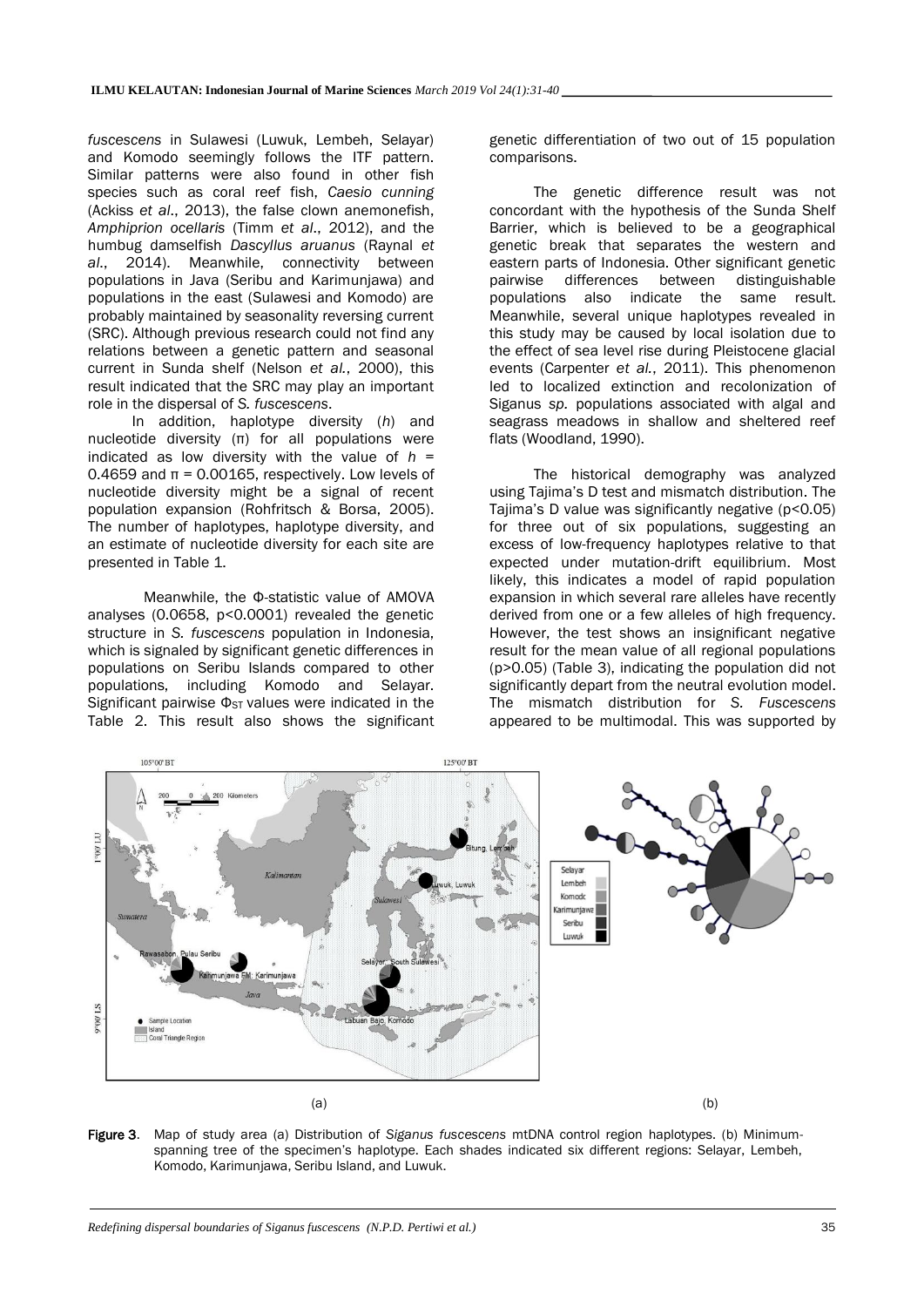Table 1. Diversity measures for populations of *Siganus fuscescens* based on 812 base pairs of control region mitochondrial DNA sequence. The number of individuals sampled per site is indicated by *a*, number of haplotypes *n*, haplotype diversity *h* and nucleotide diversity π.

| Sampling site | a  | n  | $h(\pm sd)$         | $\pi$ (+ sd)              |
|---------------|----|----|---------------------|---------------------------|
| Seribu        | 27 | 5  | $0.4986 (+ 0.1103)$ | $0.081882 (+ 0.051957)$   |
| Karimunjawa   | 19 |    | $0.5439 (+ 0.1364)$ | $0.04635 (+ 0.034212)$    |
| Komodo        | 39 | 11 | $0.5223 (+ 0.0972)$ | $0.066477 (+ 0.043584)$   |
| Selayar       | 20 | 5  | $0.5579 (+ 0.1144)$ | $0.038402 (+ 0.029813)$   |
| Luwuk         | 9  |    | $0 (+ 0)$           | $0 (+ 0)$                 |
| Lembeh        | 19 | 3  | $0.2924 (+ 0.1274)$ | $0.042285 (\pm 0.032362)$ |

Table 2. Matrix of pairwise Φ<sub>ST</sub> (below diagonal) and *p-value* (above diagonal) among *S. fuscescens* populations based on mitochondrial control region sequence data

|             | Seribu     | Karimunjawa | Komodo     | Selavar    | Luwuk      | Lembeh  |
|-------------|------------|-------------|------------|------------|------------|---------|
| Seribu      |            | 0.01074     | $0.00098*$ | $0.00488*$ | 0.13379    | 0.19238 |
| Karimunjawa | 0.13533    |             | 0.66211    | 0.57422    | 0.93945    | 0.24609 |
| Komodo      | $0.12615*$ | $-0.01282$  |            | 0.32715    | 0.58105    | 0.08105 |
| Selayar     | $0.15657*$ | $-0.00853$  | 0.00274    |            | 0.54883    | 0.02832 |
| Luwuk       | 0.11408    | $-0.03854$  | $-0.01861$ | $-0.00175$ |            | 0.53906 |
| Lembeh      | 0.03158    | 0.02899     | 0.03047    | 0.05398    | $-0.00547$ |         |

Numbers in bold indicate significant values (P< 0.05) prior to multiple test corrections while bold numbers with an asterix mark (\*) indicate significant values after applying false discovery rate corrections (Benjamini & Hochberg, 1995).

|                        | Seribu  | Karimunjawa | Komodo    | Selayar    | Luwuk | Lembeh     | All Populations |
|------------------------|---------|-------------|-----------|------------|-------|------------|-----------------|
| Sample Size            | 27      | 19          | 39        | 20         | 9     | 19         | 22.16667        |
| S                      | 6       | 9           | 14        | 6          | 0     | 6          | 6.83333         |
| Pi                     | 2.21083 | 1.25146     | 1.79487   | 1.03684    | 0     | 1.09942    | 1.23224         |
| Tajima'S D             | 0.96345 | $-2.20521$  | $-1.7672$ | $-1.60994$ | 0     | $-1.16396$ | $-0.96381$      |
| Tajima'S D p-<br>value | 0.864   | $0.001*$    | $0.016*$  | $0.039*$   |       | 0.130      | 0.34533         |

Table 3. Tajima's D neutrality test based on 812 base pairs (bp) of the mitochondrial control region sequence

\* Significant Tajima's D p-value (P<0.05) is indicated in bold.

the non-significant low values for SSD (0.06778, pvalue=0.24167) and Harpending's raggedness index (0. 17631, p-value=0.58333) under the sudden expansion model. This result indicated that the *S. fuscescens* population in this study is stable.The minimum-spanning tree shape also supported that the population of *S. fuscescens* is at demographic equilibrium.

This suggests that the population range expansion may have been restricted to a nondispersal strategy that may have restrained *S. fuscescens* from demographic expansion. Based on these findings, the population of *S. fuscescens* in Indonesia should be managed as a single natural management unit throughout Indonesia

### **Conclusion**

There is a minor structure in *Siganus fuscescens* populations in Indonesia. However, this population structure is not limited by the geographical distance shown by a high indication of gene flow and haplotypes shared among populations. The population also shows low haplotype and nucleotide diversity and a stable demographic population. The population structure of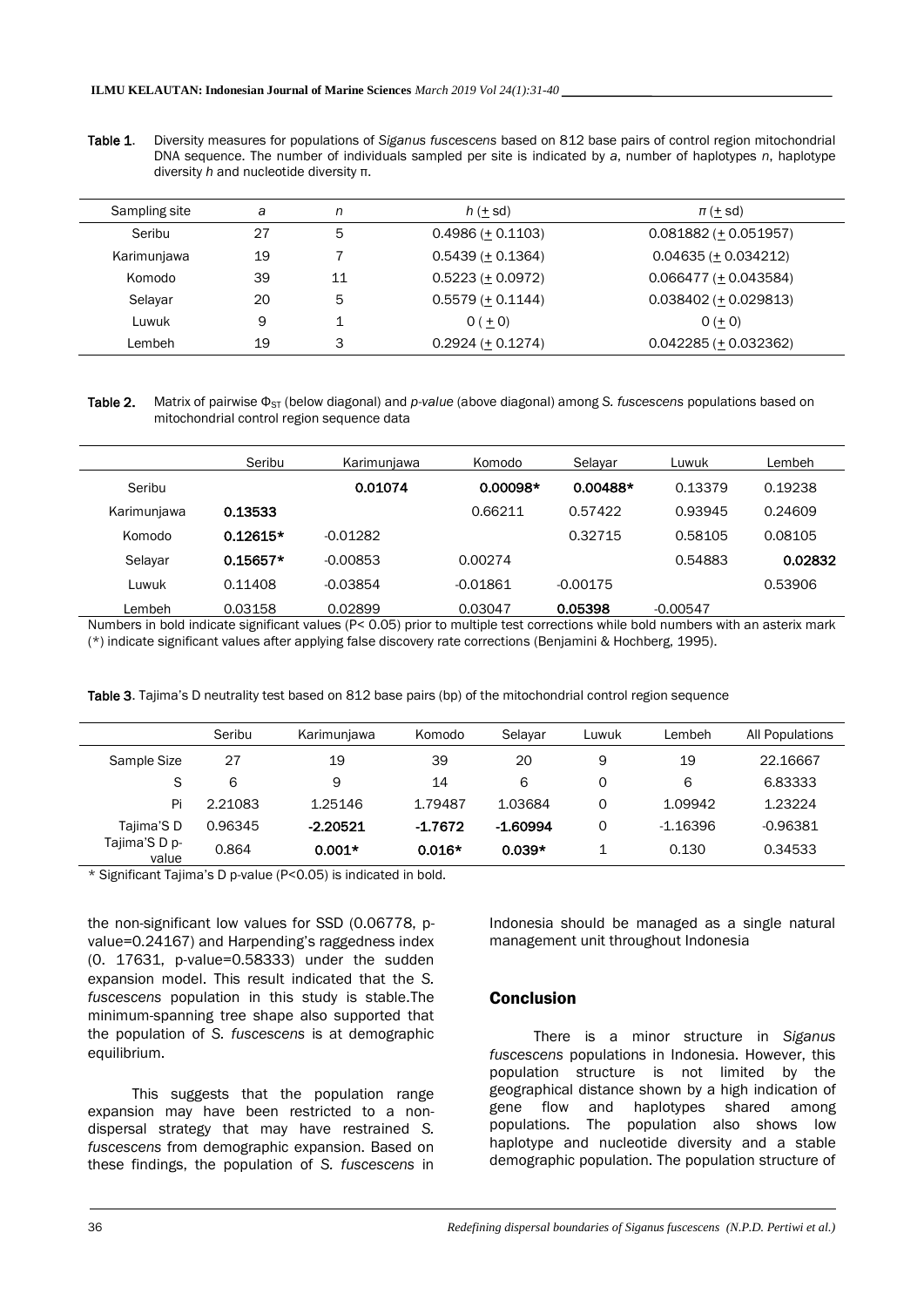*Siganus fuscescens* in this study is not concordant with the Sunda Shelf Barrier hypothesis, which acts as a geographical genetic break that separates the western and eastern parts of Indonesia.

# Acknowledgement

This research was funded by the United States Agency for International Development (USAID Grant number 497-A-00-10-00008-00), Partnerships for Enhanced Engagement in Research (PEER) & National Academy of Science (NAS) Sub-Grant Award Letter Agreement No. PGA-2000003438 (Grant number AID-OAA-A-11-00012). We also thank Aji Wahyu Anggoro, Ni Kadek Dita Cahyani, I.G.N.K. Mahardika, Alison Hamilton, Michele Weber, and Paul Barber for their assistance in this research.

# References

- Ackiss, A.S., Pardede, S., Crandall, E.D., Ablan-Lagma, M.C.A, Ambariyanto, Romena, N., Barber, P.H. & Carpenter, K.E. 2013. Pronounced genetic structure in a highly mobile coral reef fish, Caesio cuning, in the Coral Triangle. *Mar. Ecol. Prog. Ser.* 480:185–197. doi: 10.3354/meps10199
- Ayson, F.G., de Jesus, E.G.T., Moriyama, S., Hyodo, S., Funkenstein, B. & Gertler, A. 2002. Differential expression of insulin-like growth factor I and II mRNAs during embryogenesis and early larval development in rabbitfish, *Siganus guttatus*. *Gen. Comp. Endocrinol.* 126:165-174.
- Badan Pusat Statistik (BPS), Indonesia. 2016. Avilable from: URL: http://www.bps.go.id/ Subjek/view/id/56#subjekViewTab3
- Barrett, J.C., Fry, B., Maller, J. & Daly, M.J. 2005. Haploview: analysis and visualization of LD and haplotype map. *Bioinformatics*. 124:124-128.
- Benjamini, Y. & Hochberg, Y., 1995. Controlling the false discovery rate: a practical and powerful approach to multiple testing. *J. R. Stat. Soc. B*. doi: 10.2307/2346101
- Borsa, P., Lemer, S. & Aurelle, D.. 2007. Patterns of lineage diversification in rabbitfishes. *Mol. Phylogen. Evol.* 44:427-435.
- Carpenter, K.E., Barber, P.H., Crandall, E.D., Ablan-Lagman, M.C.A., Ambariyanto, Mahardika, G.N.,

Manjaji-Matsumoto, B.M., Juinio-Menez, M.A., Santos, M.D., Starger & C.J., Toha, A.H.A. 2011. Comparative phylogeography of the Coral Triangle and implications for marine management. *J. Mar. Biol*. 1-14. doi: 10.1155/ 2011/396982.

- Crandall, E.D., Jones, M.E., Munoz, M.M., Akinronbi, B., Erdmann, M.V. & Barber, P.H. 2008. Comparative phylogeography of two seastars and their ectosymbionts within the Coral Triangle. *Mol. Ecol.* 17(24):5276–5290. doi:10.1111/j.1365-294X.2008.03995.x
- DeBoer, T.S., Subia, M.D., Ambariyanto, Erdmann, M.V., Kovitvongsa, K. & Barber, P.H 2008. Phylogeography and limited genetic connectivity in the endangered boring giant clam across the coral triangle. *Conserv. Biol.* 22(5):1255-1266. doi: 10.1111/j.1523-1739.2008.00983.x
- Drummond, A.J., Rambaut, A. & Suchard, M. 2013. *Bayesian Evolutionary Analysis Sampling Trees*. **BEAST v1.7.5.**
- Excoffier, L. & Lischer, H.E.L. 2010. Arlequin suite version 3.5: a new series of programs to perform population genetics analyses under Linux and Windows. *Mol. Ecol. Res.* 10(3):564- 567.
- Excoffier L, Smouse P, Quattro J. 1992. Analysis of molecular variance inferred from metric distance among DNA haplotypes: Application to human mitochondrial DNA restriction data. *Genetics* 131:479-491.
- Falsenstein J. 1985. Confidence limits on phylogenies: an approach using bootstrap. *Evolution* 39:783-791.
- FAO. 2012. The state of World Fisheries and Aquaculture. Rome. pp. 147.
- Green, A.L., Maypa, A.P., Almany, G.R., Rhodes, K.L., Weeks, R., Abesamis, R.A., Gleason, M.G., Mumby, P.J. & White, A.T.,. 2015. Larval dispersal and movement patterns of coral reef fishes, and implications for marine reserve network design. *Biol. Rev.* 90(2):1215–1247. doi : 10.1111/brv.12155
- Guindon, S. & Gascuel, O. 2003. A Simple, fast and acuurate method to estimate large phylogenies by maximum-likelihood. *Systematic Biology* 52:696-704.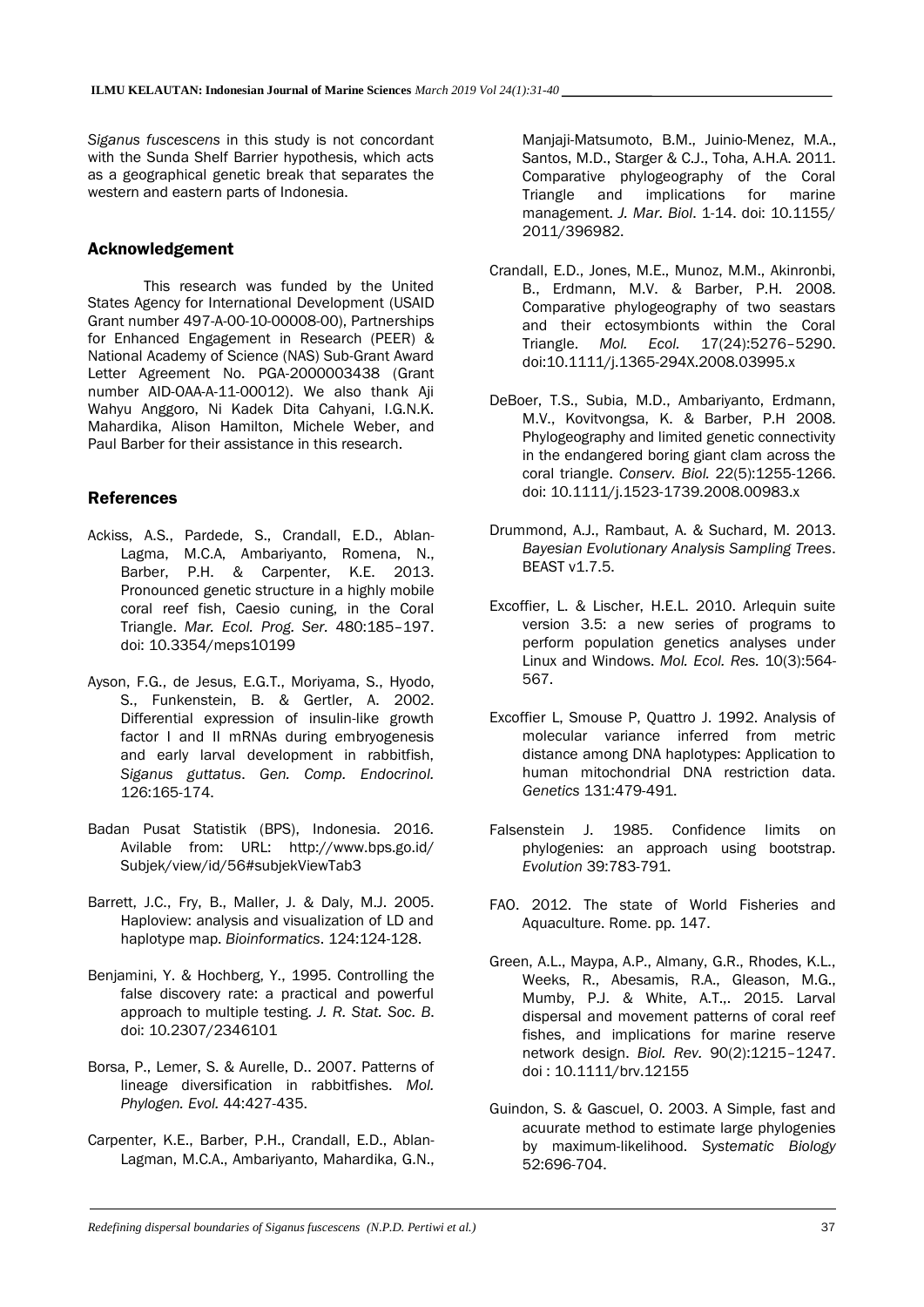- Hammerli, A. & Reusch, T.B.H. 2003. Genetic neighborhood of clone structure in eelgrass meadows quantified by spatial autocorrelation of microsatellite markers. *Heredity (Edinb)* 91:448-455.
- Harpending, R.C. 1994. Signature of ancient population growth in a low-resolution mitochdrial DNA mismatch distribution. *Human Biology*, 66:591-600.
- Hasse, J. & Madraisau, B. 1977. Some aspects of the life history of Siganus canaliculatus (Park) (Pisces: Siganidae) in Palau. *Micronesica*  13:297–312.
- Hoeksema, B.W. 2004. Biodiversity and the natural resources management of coral reefs in Southeast Asia, in: Visser, L.E. (ed), Challenging Coasts. Transdiciplinary excursions into integrated coastal zone development, Amsterdam University Press, Amsterdam. p. 49- 71.
- Hoeksema, B.W. 2007. Delineation of the Indo-Malayan centre of maximum marine biodiversity: the coral triangle. *Biogeography, Time and Place: Distributions, Barriers, and Island*. W. Renema, Ed. Chapter 5, Springer, Dordrecht, The Netherlands. p. 117-178.
- Hughes, T.P., Bellwood, D.R. & Connolly, S.R. 2002. Biodiversity hotspots, centres of endemicity and the conservation of coral reefs. *Ecol. Lett.* 5:775-784.
- Imron, Jeffrey, B., Hale, P., Degnan, B.M. & Degnan, S.M., 2007. Pleistocene isolation and recent gene flow in Haliotis asinina, an Indo‐Pacific vetigastropod with limited dispersal capacity. *Mol. Ecol.* 16(2):289-304.
- Kementrian Kelautan dan Perikanan (KKP). 2011. Statistik Perikanan Tangkap Indonesia. 11(1), 1-182. Direktorat Jenderal Perikanan Tangkap.
- Kochzius, M., Seidel, C., Hauschild, J., Kirchhoff, S., Mester, P., Meyer-Wachsmuth, I., Nuryanto, A. & Timm, J. 2009. Genetic population structures of the blue starfish Linckia laevigata and its gastropod ectoparasite Thyca crystallina. *Mar. Ecol. Prog. Ser.* 396:211–219. doi: 10.3354/ meps08281.
- Kokita, T. & Nakazono, A. 2001. Sexual conflict over mating system: the case of a pair-territorial

filefish without parental care. *Animal Behavior* 62(1):147-155.

- Kuriiwa, K., Hanzawa, N., Yoshino, T., Kimura, S. & Nishida, M. 2007. Phylogenetic relationships and natural hybridization in rabbitfishes (Teleostei: Siganidae) inferred from mitochondrial and nuclear DNA analyses. *Mol. Phylogen. Evol.* 45(1):69-80.
- Lam, T.J. 1974. Siganids: Their biology and mariculture potential. Aquaculture 3:325-354.
- Li, W.H. 1977. Distribution of nucleotide differences between two randomly chosen cistrons in a finite population. *Genetics.* 85:331-337.
- Librado, P. & Rozas, J. 2009. DnaSP v5: A software for comprehensive analysis of DNA polymorphism data. *Bioinformatics* 25(11):1451-1452.
- Lind, C.E., Evans, B.S., Elphinstone, M.S., Taylor, J.J. & Jerry, D.R., 2012. Phylogeography of a pearl oyster (*Pinctada maxima*) across the Indo-Australian Archipelago: evidence of strong regional structure and population expansions but no phylogenetic breaks. *Biol. J. Linn. Soc.* 107(3):632–646. doi: 10.1111/j.1095-8312. 2012.01960.x
- Lo, E.Y., Duke, N.C. & Sun, M., 2014. Phylogeographic pattern of Rhizophora (Rhizophoraceae) reveals the importance of both vicariance and long-distance oceanic dispersal to modern mangrove distribution. *BMC Evol. Biol.* 14(1):83. doi:10.1186/1471- 2148-14-83
- Lourie, S.A., Green, D.M. & Vincent, A.C.J., 2005. Dispersal, habitat differences, and comparative phylogeography of Southeast Asian seahorses (Syngnathidae: Hippocampus). *Mol. Ecol.* 14(4):1073–1094. doi: 10.1111/j.1365-294X. 2005.02464.x
- Nakajima, Y., Matsuki, Y., Lian, C., Fortes, M.D., Uy, W.H., Campos, W.L., Nakaoka, M. & Nadaoka, K., 2014. The Kuroshio current influences genetic diversity and population genetic structure of a tropical seagrass, *Enhalus acoroides*. *Mol Ecol* 23(24):6029–44. doi:10.1111/mec.12996
- Nei, M. 1987. Molecular Evolutionary Genetics. Columbia University Press, New York.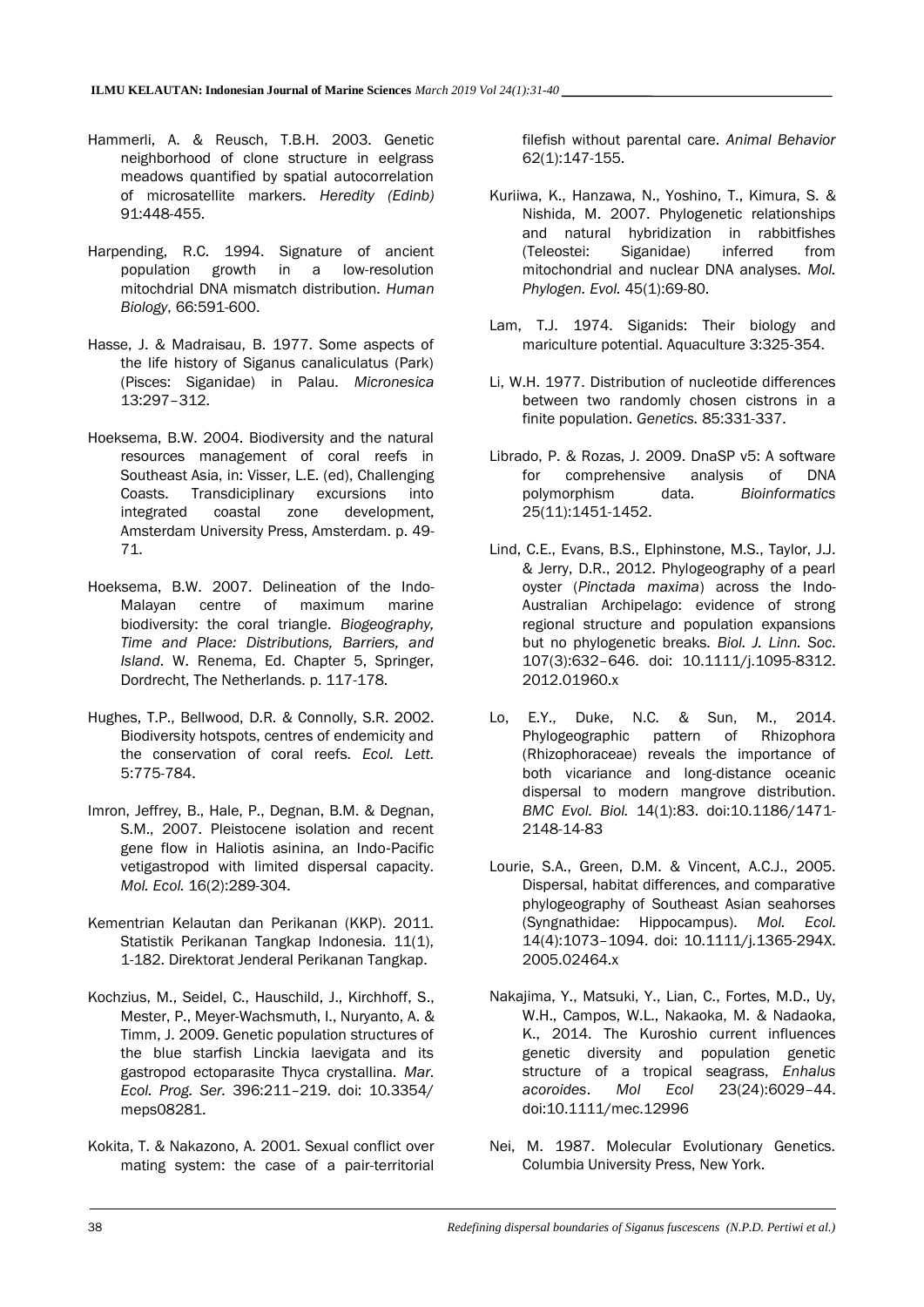- Nei, M. & Li, W.H. 1979. Mathematical model for studying genetic variation in terms of restriction endonucleases. Proceedings of the National Academy of Science. USA.76. p. 5269-5273.
- Oh, D.J., Kim, J.Y., Lee, J.A., Yoon, W.J., Park, S.Y. & Jung, Y.H., 2007. Complete mitochondrial genome of the rabbitfish *Siganus fuscescens* (Perciformes, Siganidae). *DNA Sequence* 18(4):295-301. doi : 10.1080/10425170701 248525
- Posada D. 2008. jModelTest: Phylogenetic Model Averaging. *Molecular Biology and Evolution*. In press.
- Ravago‐Gotanco, R.G. & Juinio‐Meñez, M.A., 2010. Phylogeography of the mottled spinefoot *Siganus fuscescens*: Pleistocene divergence and limited genetic connectivity across the Philippine archipelago. *Mol. Ecol.* 19(20):4520- 4534. doi: 10.1111/j.1365-294X.2010.0480 3.x
- Raynal, J.M., Crandall, E.D., Barber, P.H., Mahardika, G.N., Lagman, M.C. and Carpenter, K.E., 2014. Basin isolation and oceanographic features influencing lineage divergence in the humbug damselfish (Dascyllus aruanus) in the Coral Triangle. *Bull. Mar. Sci.* 90(1):513–532. doi:10.5343/bms.2013.1017
- Rigino, C. & Nachman, M.W. 2001. Population subdivision in marine environments: the contributions of biogeography, geographical distance and discontinuous habitat to genetic differentiation in a blennioid fish, *Axoclinus nigricaudus. Mol. Ecol.* 10(6):1439-1453.
- Roberts, C.M. & Ormond, R.F., 1992. Butterflyfish social behavior, with special reference to the incidence of territoriality: a review. *Environ. Biol. Fish.* 34(1):79-93.
- Rohfritsch, A. & Borsa, P. 2005. Genetic structure of Indian scad mackerel Decapterus russelli: Pleistocene vicariance and secondary contact in the Central Indo-West Pacific Seas. *Heredity (Edinb)* 95(4):315–26.
- Sakurai Y. 1995. Revision of the Siganid fishes, genus Siganus (Perciformes: Siganidae) found in the Ryukyu Islands. Master thesis of Department of Marine Sciences, University of the Ryukyus, p. 92.
- Sala, E. & Knowlton, N. 2006. Global marine biodiversity trends. *Annual Review of Environment and Resources* 31:93-122.
- Schneider, S. & Excoffier, L. 1999. Estimation of past demographic parameters from the distribution of pairwise differences when mutation rates vary among sites: application to human mitochondrial DNA. *Genetics*  152(3):1079-1089.
- Shanks, A.L., Grantham, B.A. & Carr, M.H., 2003. Propagule dispersal distance and the size and spacing of marine reserves. *Ecol. App.* 13(1):159-169.
- Shanks, A.L. 2009. Pelagic larval duration and dispersal distance revisited*. Biol Bull* 216(3):373–385. doi: 10.2307/25548167
- Soliman, V., Bobiles, R.U. & Yamaoka, K. 2009. Overfishing in three siganid species (Family: Siganidae) in Lagonoy Gulf, Philippines. *Kuroshio Sci.* 2:145-150.
- Tamura, K., Peterson, D., Peterson, N., Stecher, G., Nei, M. & Kumar, S., 2011. MEGA5: molecular evolutionary genetics analysis using maximum likelihood, evolutionary distance, and maximum parsimony methods. *Mol. Biol. Evol.* 28(10): 2731-2739.
- Tajima F. 1989. Statistical method for testing the neutral mutation hypothesis by DNA polymorphism. *Genetics* 123:585–595
- Timm, J., Planes, S. & Kochzius, M., 2012. High similarity of genetic population structure in the false clown anemonefish (Amphiprion ocellaris) found in microsatellite and mitochondrial control region analysis. *Conserv. Genet.* 13(3):693–706. doi: 10.1007/s10592-012- 031 8-1
- Veron, J.E.N., DeVantier, L.M., Turak, E., Green, A.L., Kininmonth, S., Stafford-Smith, M. & Peterson N. 2009. Delineating the coral tringle. *Galaxea*  11(2):91-100.
- Walsh, P.S., Metzger, D.A. & Higuchi, R., 1991. Chelex-100 as a medium for simple extraction of DNA for PCR based typing from forensic material. Biotechniques 10(4):506-513.
- Weir, B.S. 1996. Genetic data analysis II: Methods for discrete population genetic data. Sinauer Assoc., Inc., Sunderland, MA, USA.